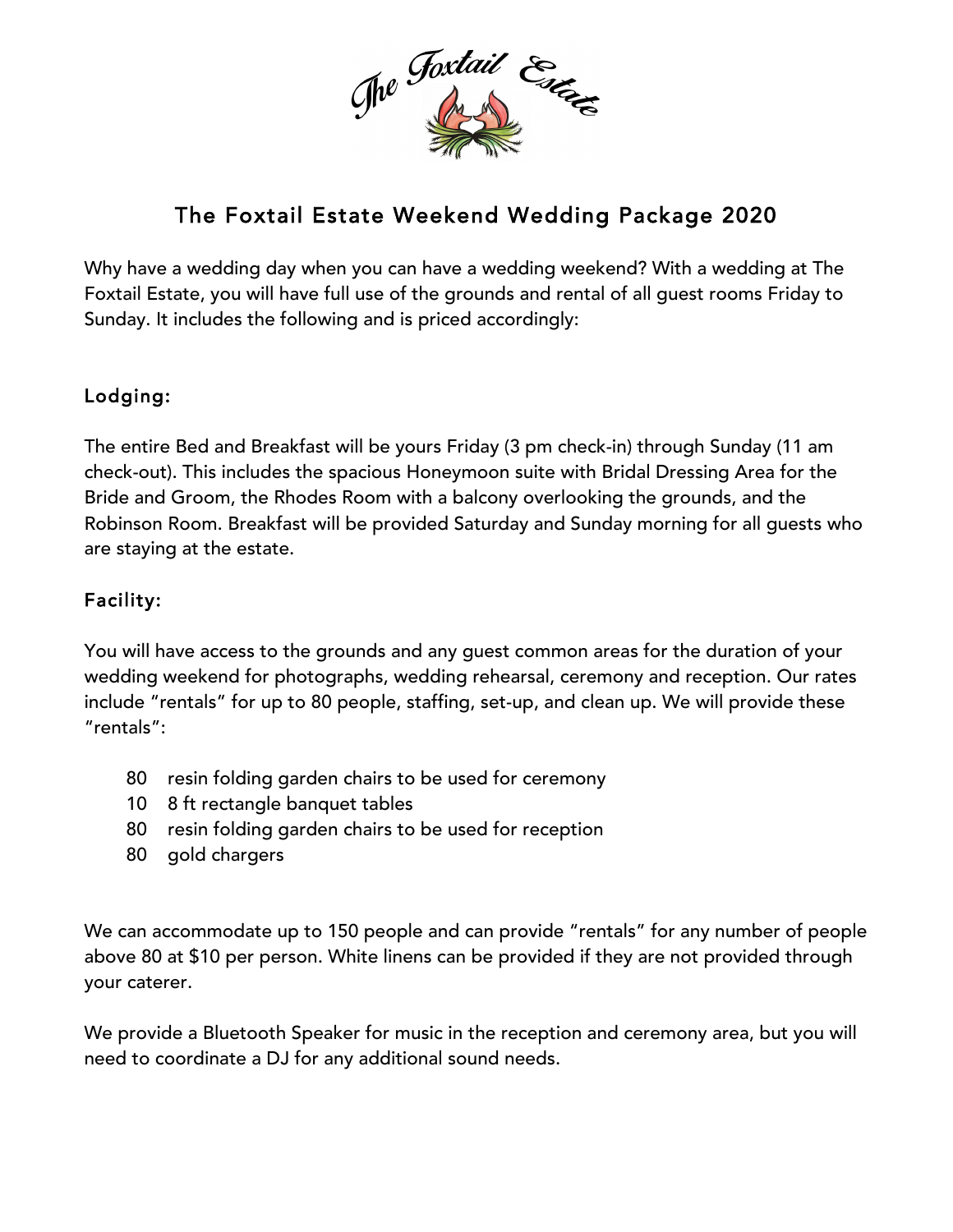

You are welcome to host your rehearsal dinner on property Friday night, but no staff will be provided and you will be responsible for clean up. If you would like, we can coordinate staffing for this for an additional fee.

# Day of Coordinator:

Our facility rental also includes a Day-Of Coordinator to ensure your wedding day goes smoothly. Most venues require you to hire their Coordinator for an additional \$500-\$800. This third-party professional event coordinator is there to alleviate the stress associated with the final days of planning and assist in day-of logistics like making sure your other vendors are in place, adhering to your schedule, and making sure everyone is where they need to be. We want to make sure that you get to focus on getting married to your best friend, not worrying about the previously planned details you worked so hard to coordinate and their execution on your wedding day!

## Tent Rental:

As we are an exclusively outdoor venue and, it's Florida (so rain is always a possibility, we will provide a tent rental for the reception area. Our tent rental is designed for 80, but could hold up to 100 people. For larger party sizes, we would need to add additional coverage through the third party rental company, which will be priced accordingly.

### Pricing:

### Peak Season Weddings (October- May) \$8,000

\$6,000 for Do-Good Couples in exchange for 1 day of volunteering in their community.

Peak Weekday Weddings (Tues-Thurs): \$4,000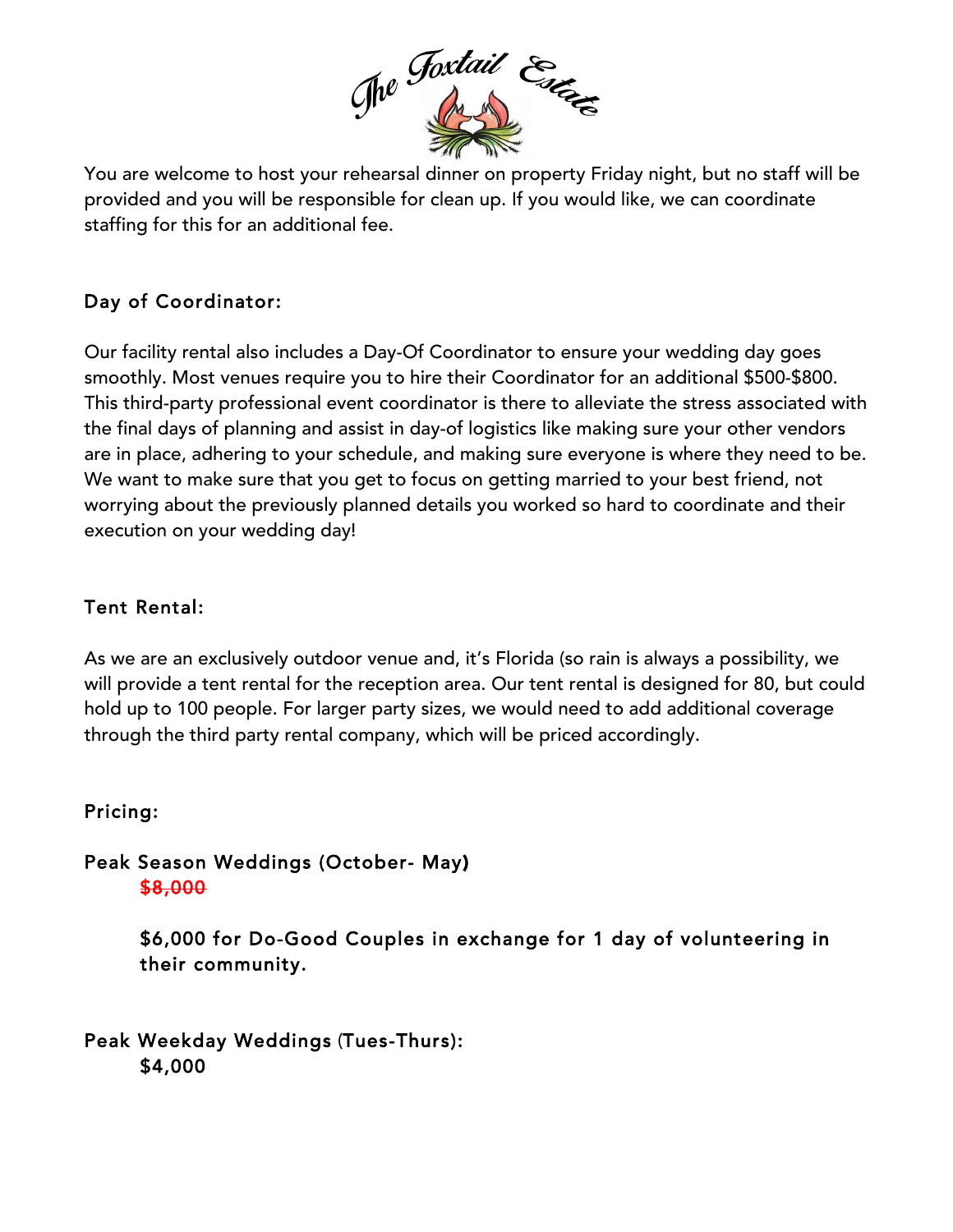

# Off-season Weddings can be discussed on a case-by-case basis

#### Beverage:

The Foxtail Estate allows you to bring your own alcohol as long as a licensed and insured bartending company serves it. We charge a corkage fee that includes the licensed and insured bartender for beer and wine only. Full-bar service is also available and priced per guest.

Total Wine can provide a party planning service, which assists in estimating, offers free delivery, and allows returns for unused beverages. By allowing you to bring your own alcohol, this is a potential savings cost of \$500.

[\*Alcohol Savings Estimate: Other venues:  $$20$  per bottle x 50 bottles = \$1,000.

Foxtail Pricing: \$3 per bottle (3 Wishes from Whole Foods. Yes, we know, crazy low price, pretty good wine!)  $x 50 = $150 + $350$  bar service = \$500]

#### Bartender Service: \$350

### Vendors:

As noted on the Wedding Pricing page, we provide rentals for up to 80 people, Day-of Coordinator, and staffing for set up and clean up. However, you will need to outsource vendors for any additional rentals (cocktail tables, specialty décor, etc), catering, flowers, photography, wedding cake, etc. A wedding planner or, at minimum, a designated person from your wedding party to work with our Day-Of Coordinator are mandatory to make sure that your wedding goes off without a hitch.

Unlike other venues that force you to use their inside catering and alcohol service, we do not "double dip" by forcing you to use our in-house services. We want to make to make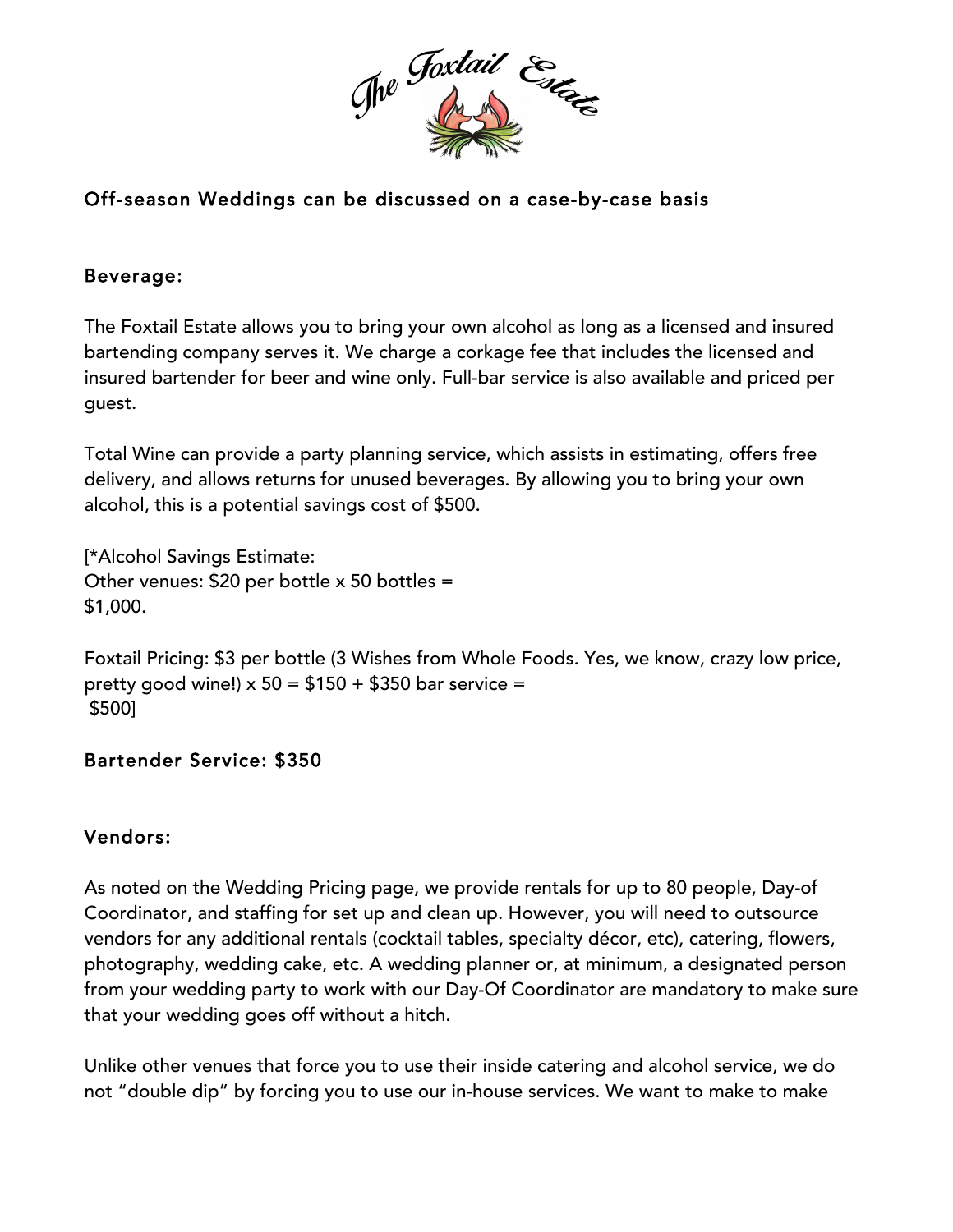

sure that you have the freedom to choose any vendors that are within your budget and style.

We will be happy to help you to coordinate with these vendors and anyone else you would like our recommendations for.

We hope you will choose to spend your most special weekend with us and please let us know if you have any additional questions or requests!

\*Please note that we charge a \$500 refundable damage deposit. These rates do not include tax.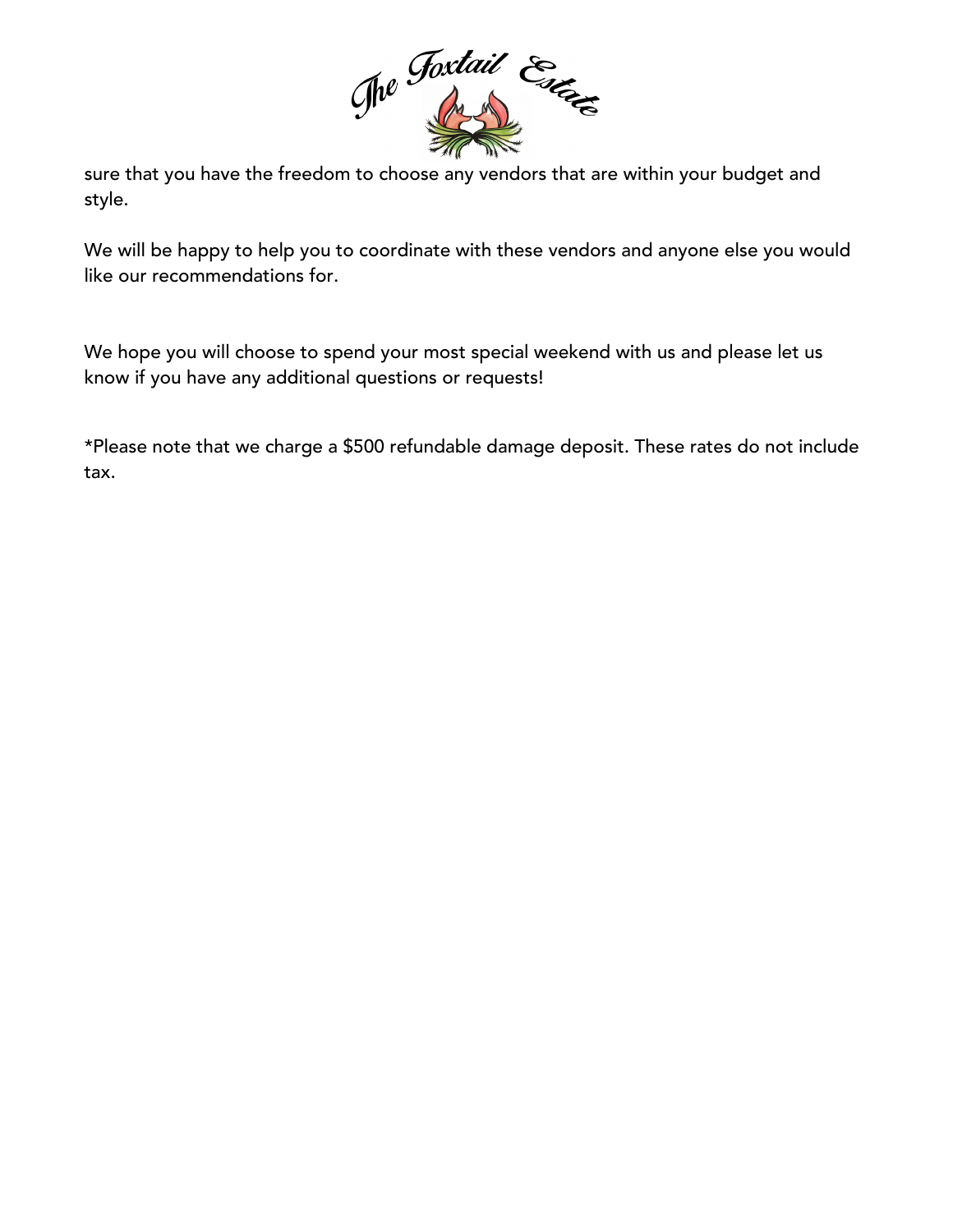

# The Foxtail Estate Single Day Wedding Pricing 2020

We have received many requests for single day weddings for local brides, so we have developed a daily rental option that we will accommodate one weekend per month. Each month's single-day wedding weekends will be based on a first-come, first-serve basis. i.e. As soon as couple books a Friday, Saturday, or Sunday wedding then that weekend will be reserved for three weddings.

### Facility:

You will have access to the grounds from 12pm to 10pm on the day of your wedding. You will be allowed access to the B&B guest common areas, the spacious Bridal Suite with glam room and the Rhodes Room with the balcony overlooking the venue space 3 hours before your ceremony time.

Our rates include "rentals" for up to 80 people, staffing, set-up, and clean up. We will provide these "rentals":

- 80 resin folding garden chairs to be used for ceremony
- 10 8 ft rectangle banquet tables
- 80 resin folding garden chairs to be used for reception
- 80 gold chargers

We can accommodate up to 150 people and can provide "rentals" for any number of people above 80 at \$10 per person.

We provide a Bluetooth Speaker for music in the reception and ceremony area, but you will need to coordinate a DJ for any additional sound needs.

# Day of Coordinator: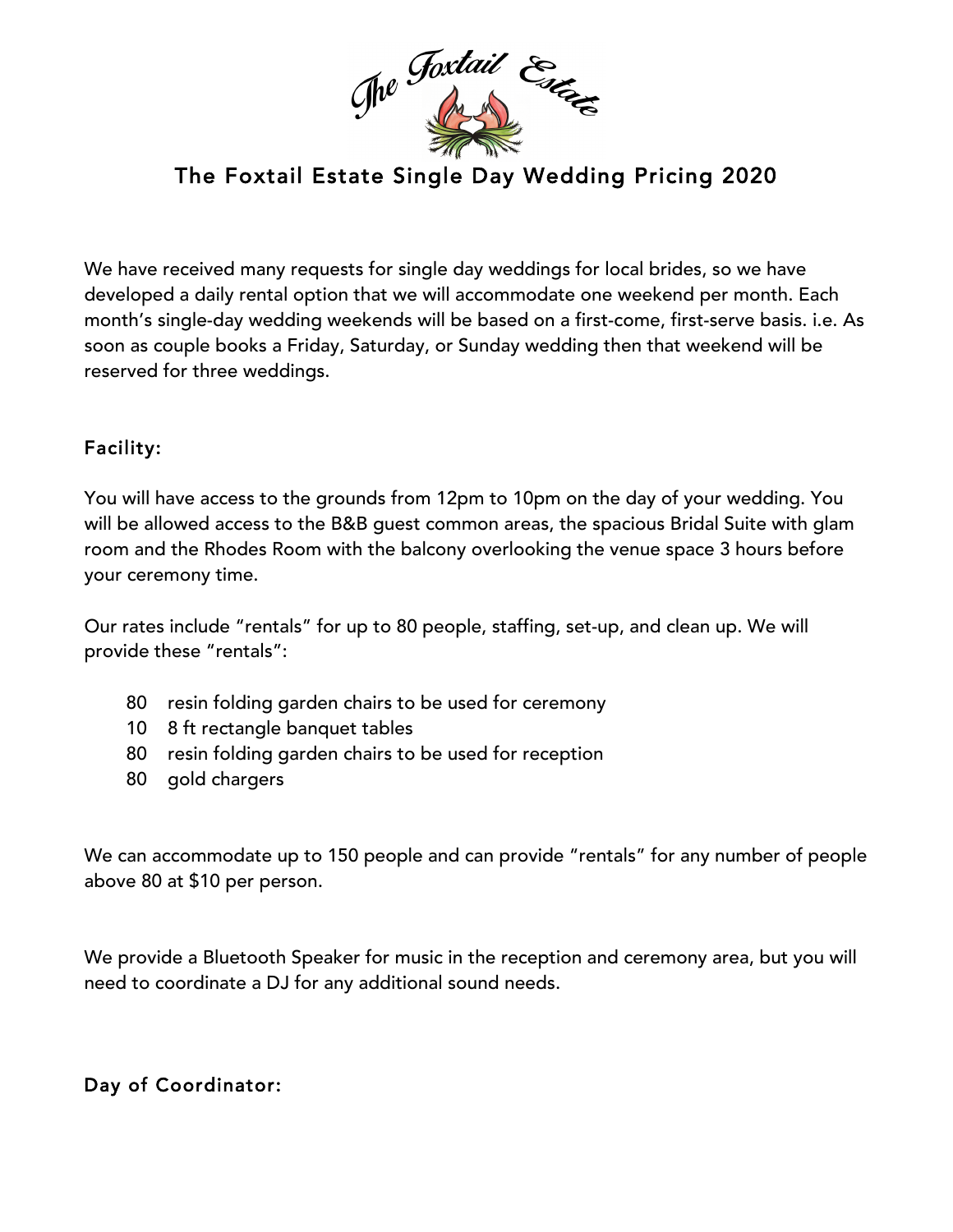

Our facility rental also includes a Day-Of Coordinator to ensure your wedding day goes smoothly. Most venues require you to hire their Coordinator for an additional \$500-\$800. This third-party professional event coordinator is there to alleviate the stress associated with the final days of planning and assist in day-of logistics like making sure your other vendors are in place, adhering to your schedule, and making sure everyone is where they need to be. We want to make sure that you get to focus on getting married to your best friend, not worrying about the previously planned details you worked so hard to coordinate and their execution on your wedding day!

# Tent Rental:

As we are an exclusively outdoor venue and, it's Florida (so rain is always a possibility, we will provide a tent rental for the reception area. Our tent rental is built for 80, but can hold up to 100 people. For larger party sizes, we would need to add additional coverage through the third party rental company, which will be priced accordingly.

# Single Day Pricing:

### Peak Season (October -May):

Friday Weddings:

\$4,000

Saturday Weddings:

\$5,000

Sunday Weddings:

\$4,000

Weekday (Mon-Thurs Weddings): \$3,500

# Off-Season Weddings can be discussed on a case-by-case basis.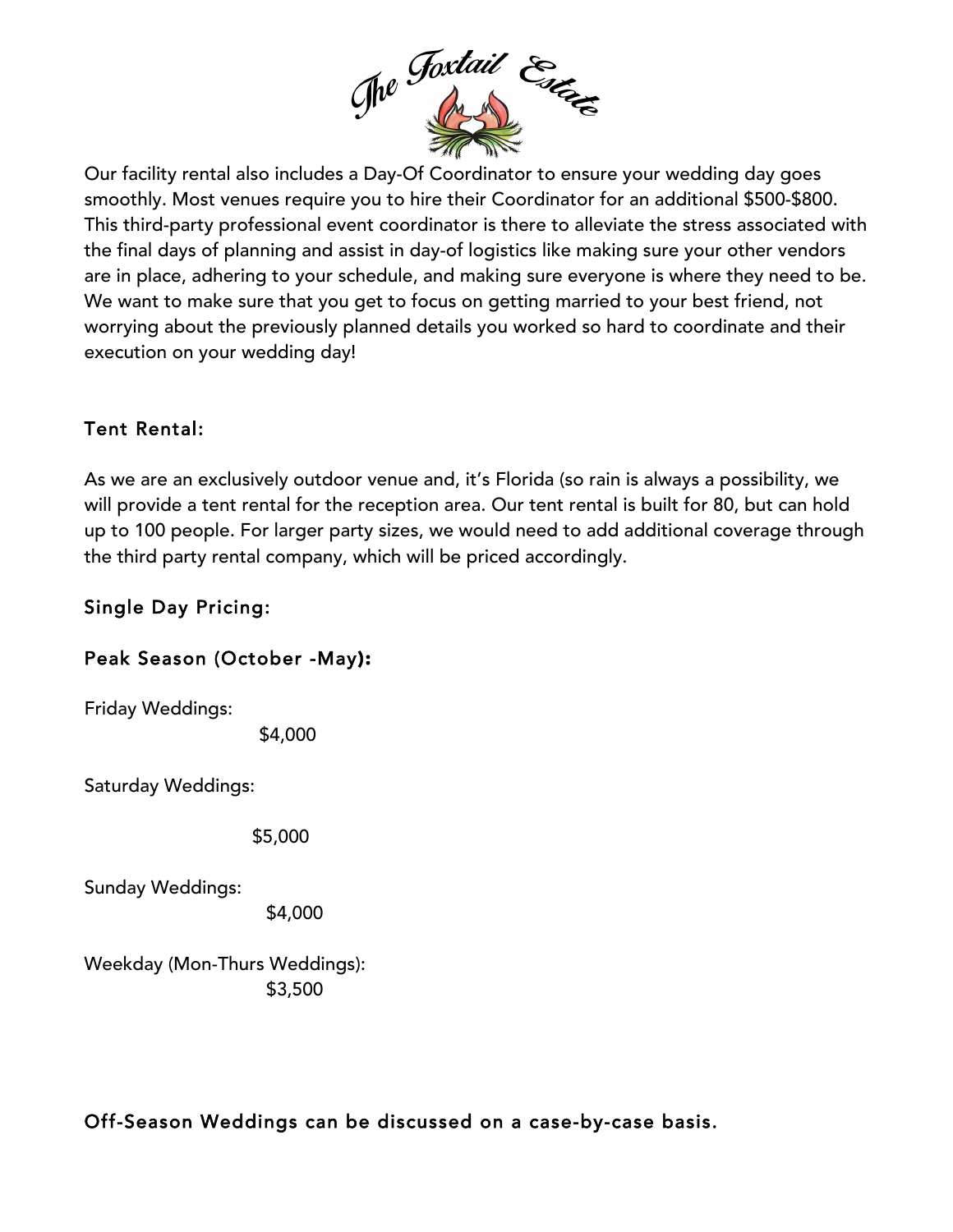

# One night rental of entire B&B Add-on:

The entire Bed and Breakfast will be yours from 12pm on the day-of till 10 am the next morning. This includes the Honeymoon suite with Bridal Dressing Area for the Bride and Groom, the Rhodes Room with a balcony overlooking the grounds, and the Robinson Room. Breakfast will be provided for the guests staying overnight.

One Night B&B Rental: \$600

\*\*Get this add-on FREE when you book your wedding by March 2020\*\*

### Beverage:

The Foxtail Estate allows you to bring your own alcohol as long as a licensed and insured bartending company serves it. We charge a corkage fee that includes the licensed and insured bartender for beer and wine only. Full-bar service is also available and priced per guest.

Total Wine can provide a party planning service, which assists in estimating, offers free delivery, and allows returns for unused beverages. By allowing you to bring your own alcohol, this is a potential savings cost of \$500.

[\*Alcohol Savings Estimate: Other venues: \$20 per bottle x 50 bottles = \$1,000.

Foxtail Pricing: \$3 per bottle (3 Wishes from Whole Foods. Yes, we know, crazy low price, pretty good wine!)  $x 50 = $150 + $350$  bar service = \$500]

# Bartender Service: \$350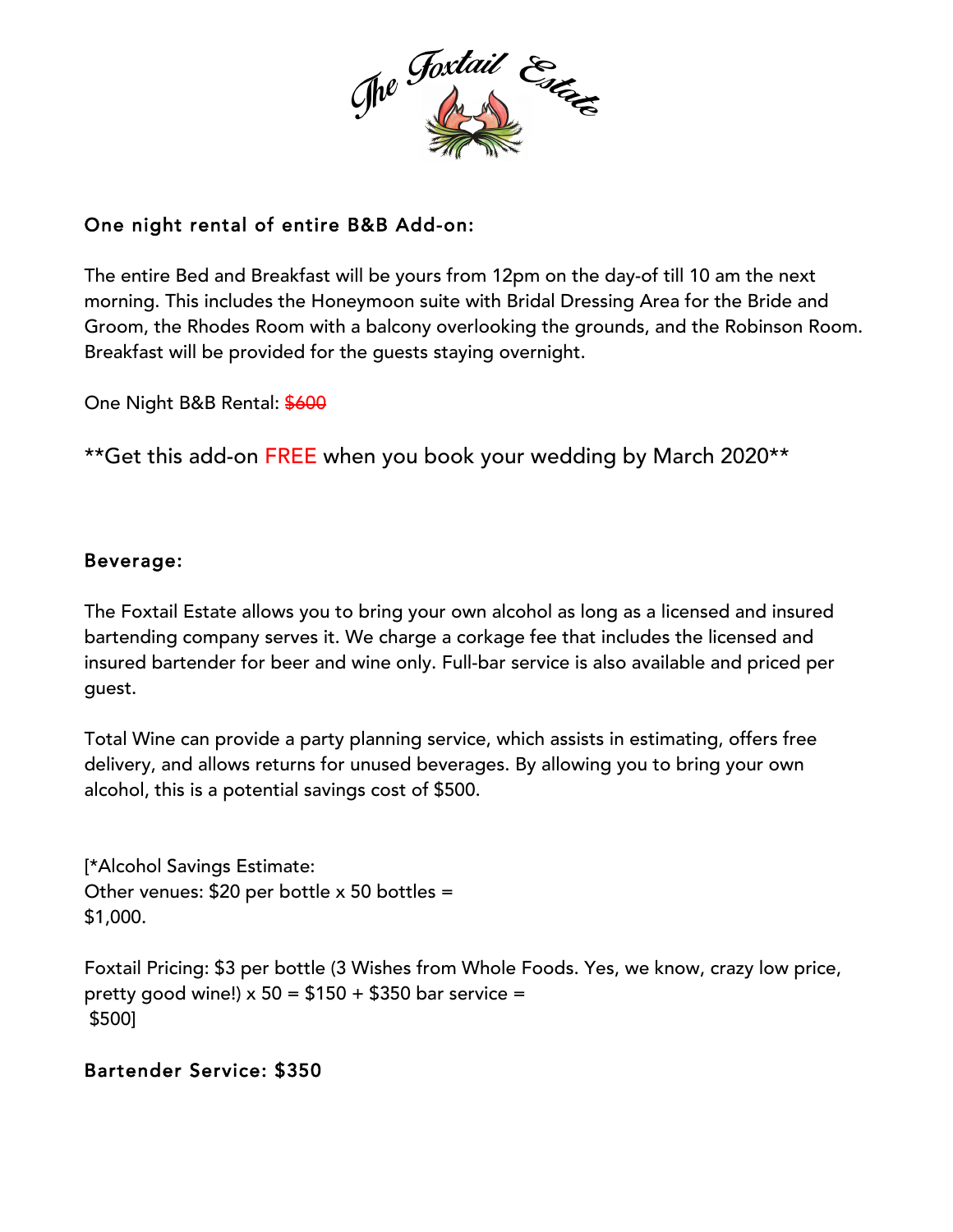

### Vendors:

With any packages you will need to outsource vendors for any additional rentals (cocktail tables, specialty décor, etc), catering, flowers, photography, wedding cake, etc. A wedding planner, or, at minimum, a designated person from your wedding party to work with our Day-Of Coordinator is mandatory to make sure that your wedding goes smoothly.

Unlike other venues that force you to use their inside catering and alcohol service, we do not "double dip" by forcing you to use our in-house services. We want to make to make sure that you have the freedom to choose any vendors that are within your budget and style.

We will be happy to help you to coordinate with these vendors and anyone else you would like our recommendations for.

We hope you will choose to spend your most special day with us and please let us know if you have any additional questions or requests!

\*Please note that we charge a \$500 refundable damage deposit. These rates do not include tax.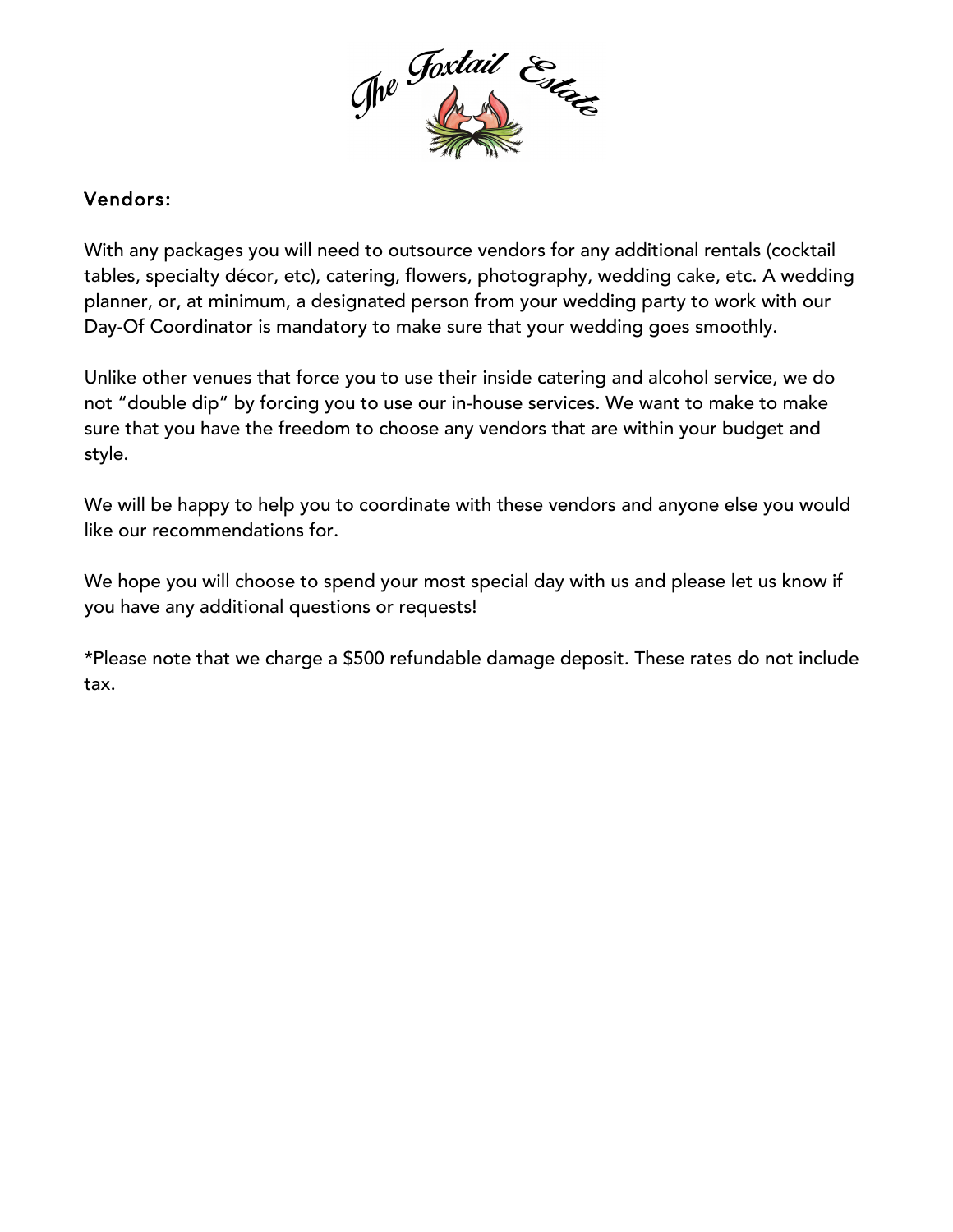

We have received many requests for single day weddings for local brides, so we have developed a temporary a la carte rental option that will be discontinued November 2020. Each month's single-day wedding weekends will be based on a first-come, first-serve basis. i.e. As soon as couple books a Friday, Saturday, or Sunday wedding then that weekend will be reserved for three weddings.

### Basic Venue Rental:

This is our most affordable option for the DIY couple. This includes use of the grounds from 4 pm to 10 pm on your selected day with no access to the B&B and no tables, chairs, or other rentals and you are responsible for set up and breakdown.

#### Peak Season (October -May):

Friday Weddings: \$2,000

Saturday Weddings: \$2,500

Sunday Weddings: \$2,000

### Off-Season Weddings can be discussed on a case-by-case basis

### "Getting Ready" B&B Add-on:

This add-on allows access to the B&B guest common areas; the spacious Bridal Suite with glam room and the Rhodes Room with the balcony overlooking the venue space and marina for 3 hours prior to your wedding time.

#### Getting Ready Rental: \$200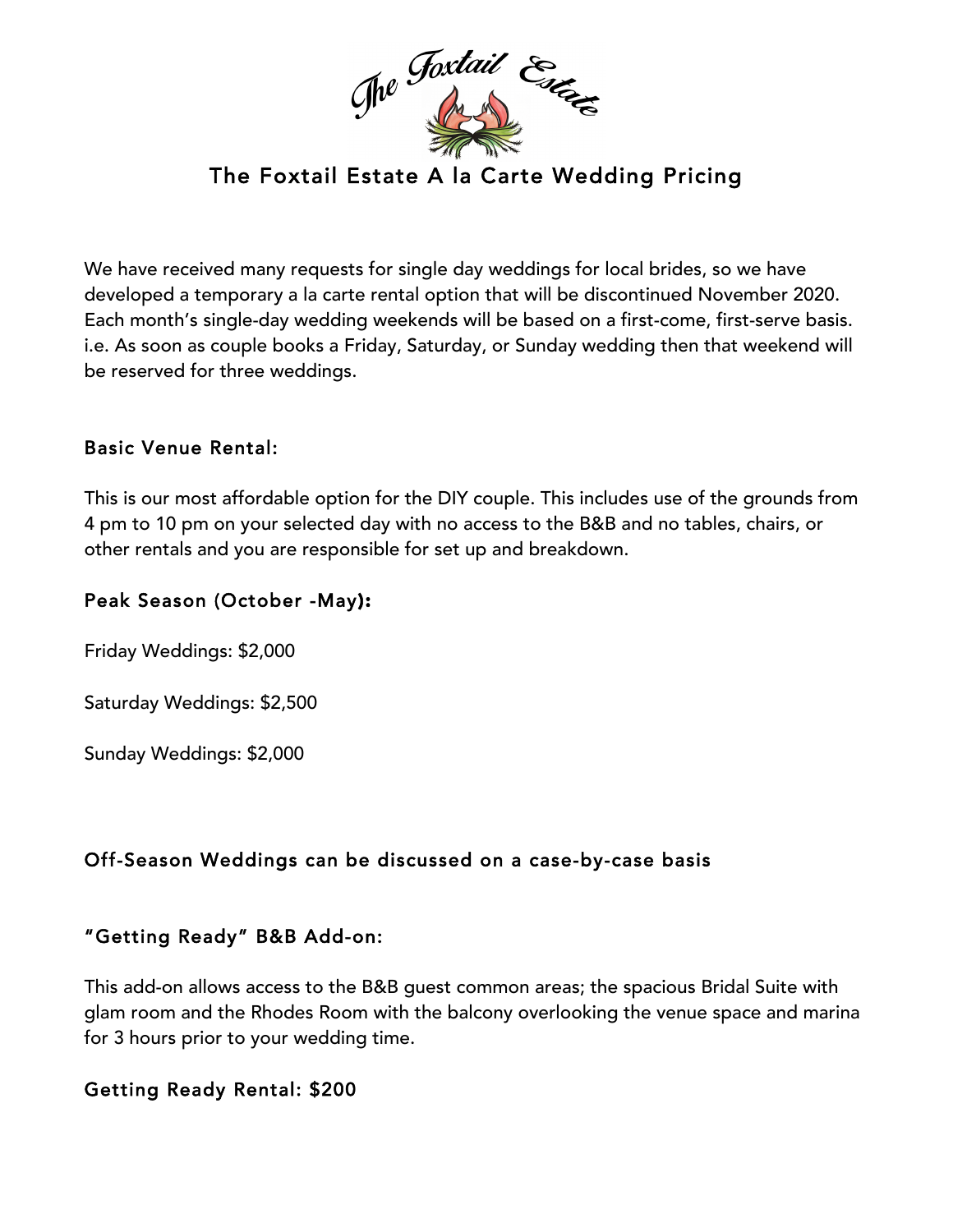

## One night rental of entire B&B Add-on:

The entire Bed and Breakfast will be yours from 1pm on the day-of till 10 am the next morning. This includes the Honeymoon suite with Bridal Dressing Area for the Bride and Groom, the Rhodes Room with a balcony overlooking the grounds, and the Robinson Room. Breakfast will be provided for the guests staying overnight.

### One Night B&B Rental: \$600

### Tables/Chairs Add-On:

We can provide 8ft banquet tables, gold chargers, white table linens if not provided by caterer, and folding garden chairs for ceremony and reception, including set up and breakdown:

Rentals for 0-50: \$300

Rentals for 50-100: \$500

### Day-Of Coordinator:

We recommend to hire our Day-Of Coordinator who can ensure that your day goes smoothly. This person makes sure all of your vendors are aligned, your schedule goes according to plan, and is responsible for adhering to all house rules. If you do not wish to hire our coordinator, at the very minimum, a designated person from your wedding party will be required to review and sign off that all house rules will be followed. If you are using a wedding planner, a coordinator is not necessary.

Day-of Coordinator: \$500

#### Beverage: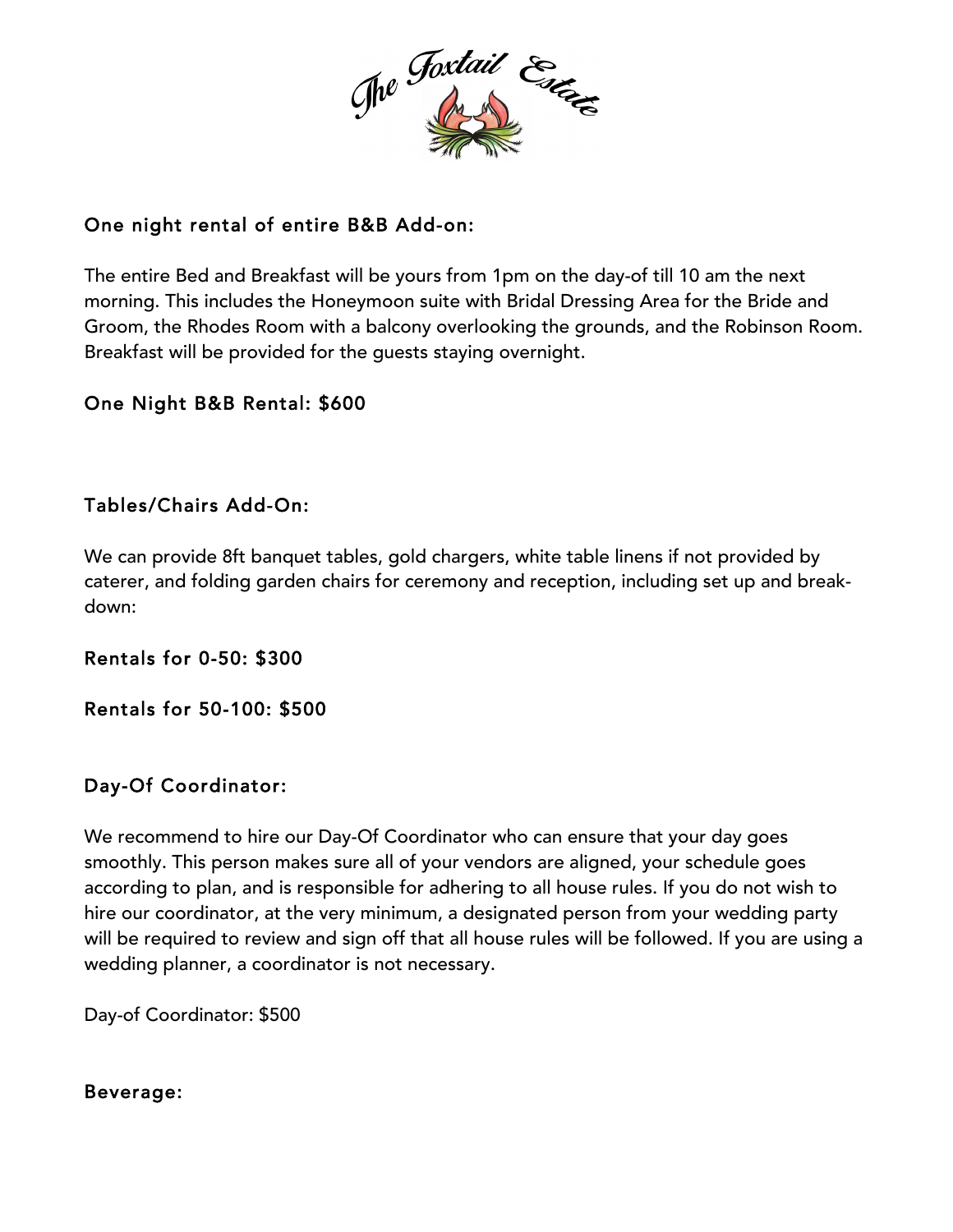

The Foxtail Estate allows you to bring your own alcohol as long as a licensed and insured bartending company serves it. We charge a corkage fee that includes the licensed and insured bartender for beer and wine only. Full-bar service is also available and priced per guest.

Total Wine can provide a party planning service, which assists in estimating, offers free delivery, and allows returns for unused beverages. By allowing you to bring your own alcohol, this is a potential savings cost of \$500.

[\*Alcohol Savings Estimate: Other venues: \$20 per bottle x 50 bottles = \$1,000.

Foxtail Pricing: \$3 per bottle (3 Wishes from Whole Foods. Yes, we know, crazy low price, pretty good wine!)  $x 50 = $150 + $350$  bar service = \$500]

### Bartender Service: \$350

#### Tent:

As we are an exclusively outdoor venue and, it's Florida (so rain is always a possibility), tent rentals are a must. We will reserve the tenting on your behalf with our preferred rental company as we do not allow staking and rates will be priced according to your party size and additional needs. Sample rates are below:

### Vendors: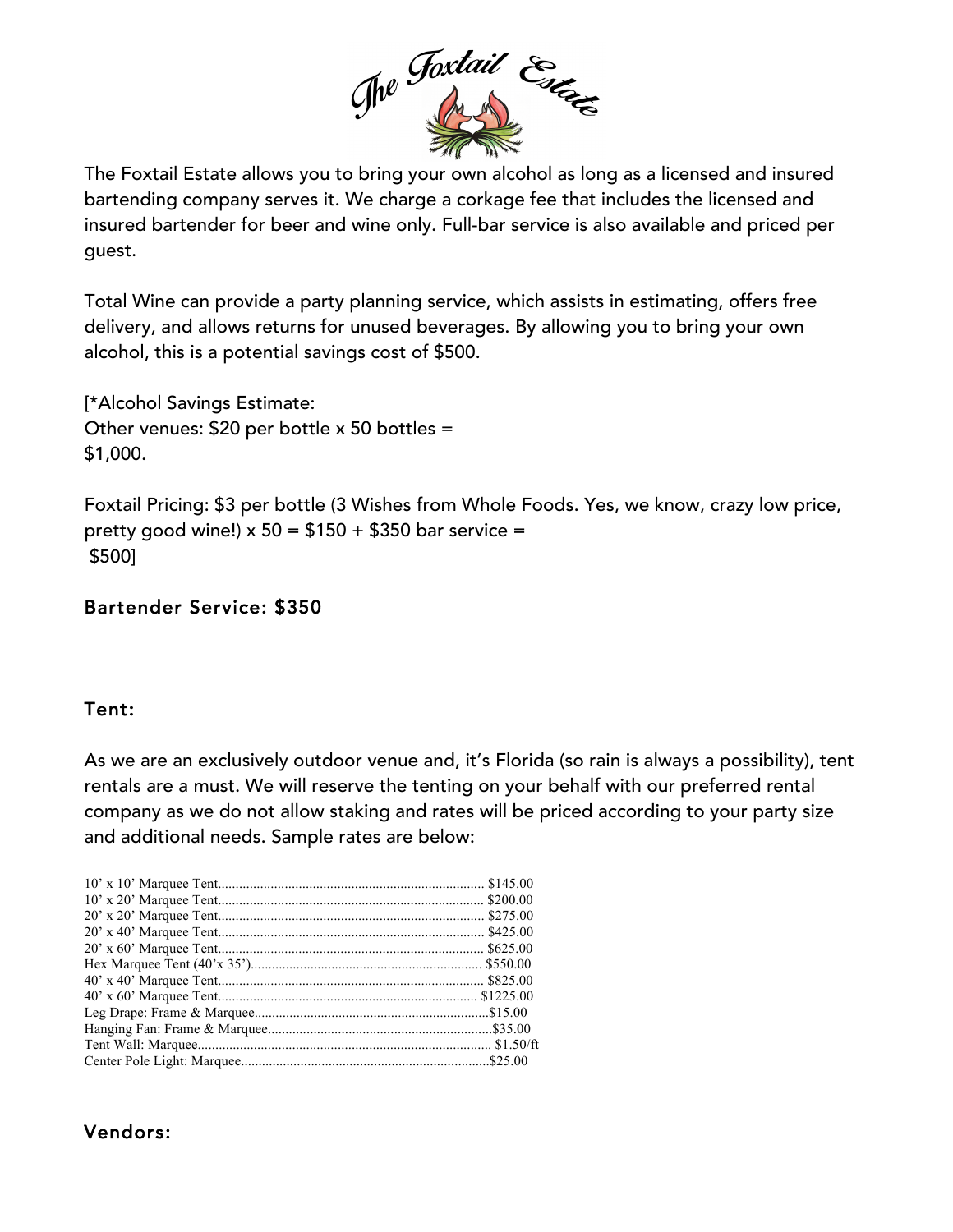

With any packages you will need to outsource vendors for any additional rentals (cocktail tables, specialty décor, etc), catering, flowers, photography, wedding cake, etc.

Unlike other venues that force you to use their inside catering and alcohol service, we do not "double dip" by forcing you to use our in-house services. We want to make to make sure that you have the freedom to choose any vendors that are within your budget and style.

We will be happy to help you to coordinate with any vendors you would like recommendations for.

We hope you will choose to spend your most special day with us and please let us know if you have any additional questions or requests!

\*Please note that we charge a \$500 refundable damage deposit. These rates do not include tax.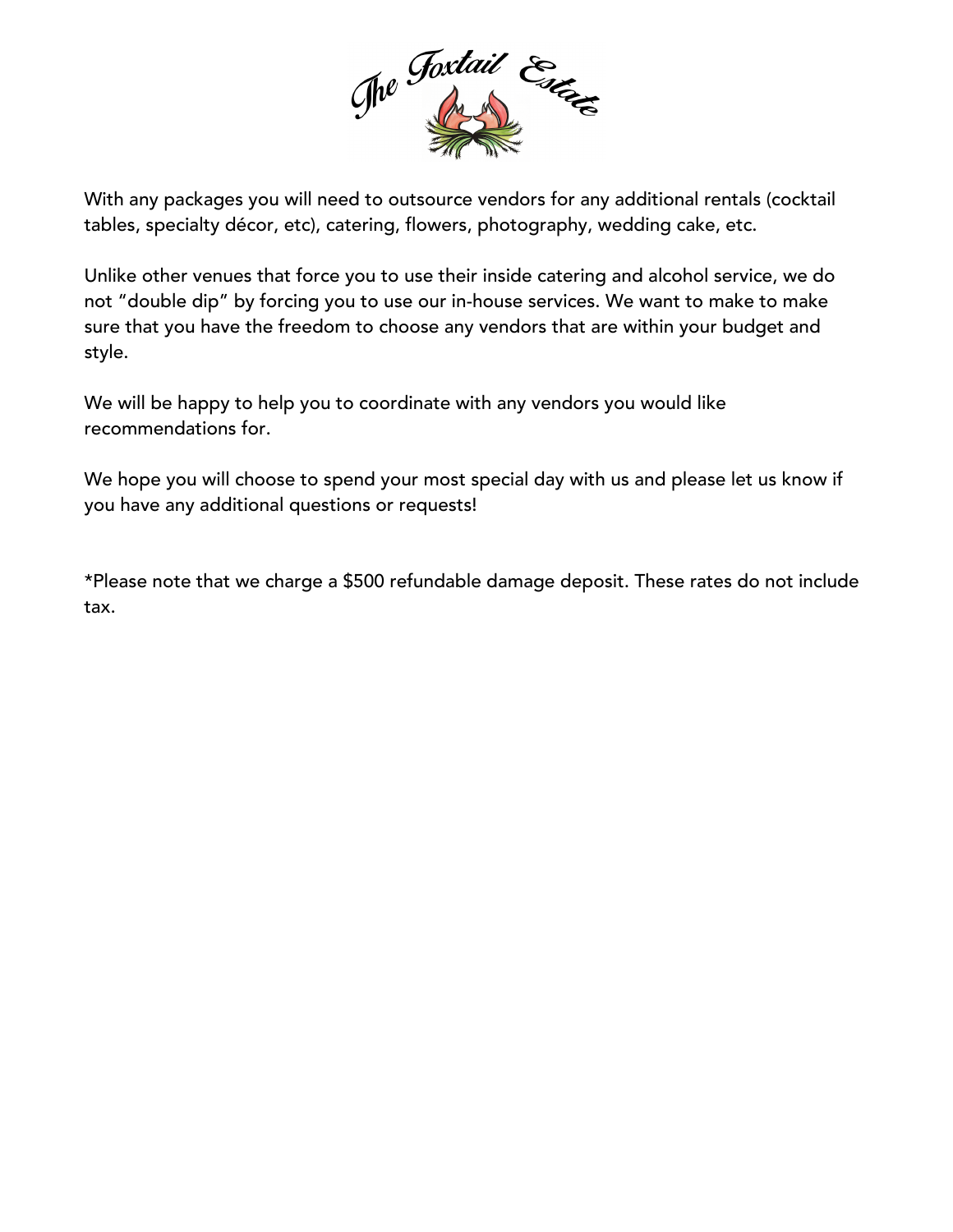

Looking for the wedding of your dreams, but don't have the time or energy to plan?

# We got you!

Our All-Inclusive Wedding Package (\$10,000 Retail Vendor Value) has everything you need for your dream day. We start our packages to accommodate 40 and they include:

# • Day-Of Coordinator

- Florals (Bridal Bouquet, Boutonniere, Petite Table Decor)
- Photography (4 hours, 2 photographers)
- Officiant
- DJ (6 Hours)
- Tiered Wedding Cake
- Bar Service (BYOB, can get alcohol shipped from Total Wine)
- Catering (Buffet-style. 2 butler passed appetizers, 2 entrée selections, 2 starch selection, 1 vegetable selection,1 salad selection, assorted dinner rolls, water, sweet tea and lemonade)
- Rentals (Banquet Tables, Resin Garden Chairs for Ceremony and Reception, Gold Chargers, Linens, Napkins)
- Tent

\*All of these items may be customized with our vendors if you prefer more flowers, extra photography hours, plated dinner, etc.)

### Not included that we can help you to coordinate: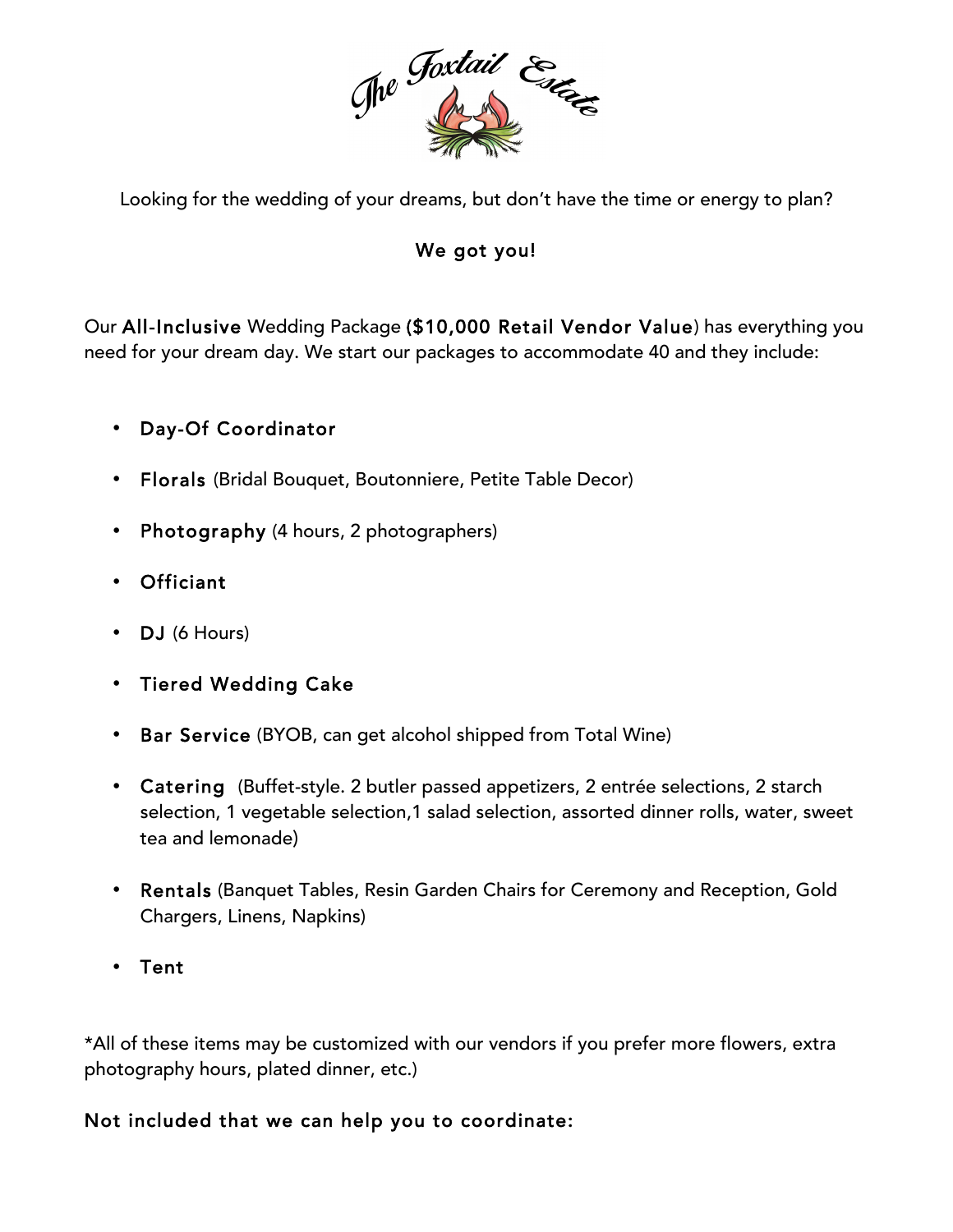

- Alcohol (BYOB)
- Specialty Décor or Rentals
- Hair/Makeup
- Videography

# Wedding Weekend Pricing:

The entire Bed and Breakfast will be yours Friday (3 pm check-in) through Sunday (11 am check-out). This includes the spacious Honeymoon suite with Bridal Dressing Area for the Bride and Groom, the Rhodes Room with a balcony overlooking the grounds, and the Robinson Room. Breakfast will be provided Saturday and Sunday morning for all guests who are staying at the estate.

### \$16,500 for 40 guests

+ \$100 per each additional person

# Weekday Wedding Package (Mon-Thurs) Pricing

The entire Bed and Breakfast will be yours for 2 nights. This includes the spacious Honeymoon suite with Bridal Dressing Area for the Bride and Groom, the Rhodes Room with a balcony overlooking the grounds, and the Robinson Room. Breakfast will be provided each morning for all guests who are staying at the estate.

# \$15,000 for 40 guests

+\$100 per each additional person

\*Please note that tax is not included in this package. We also charge a \$500 refundable damage deposit.